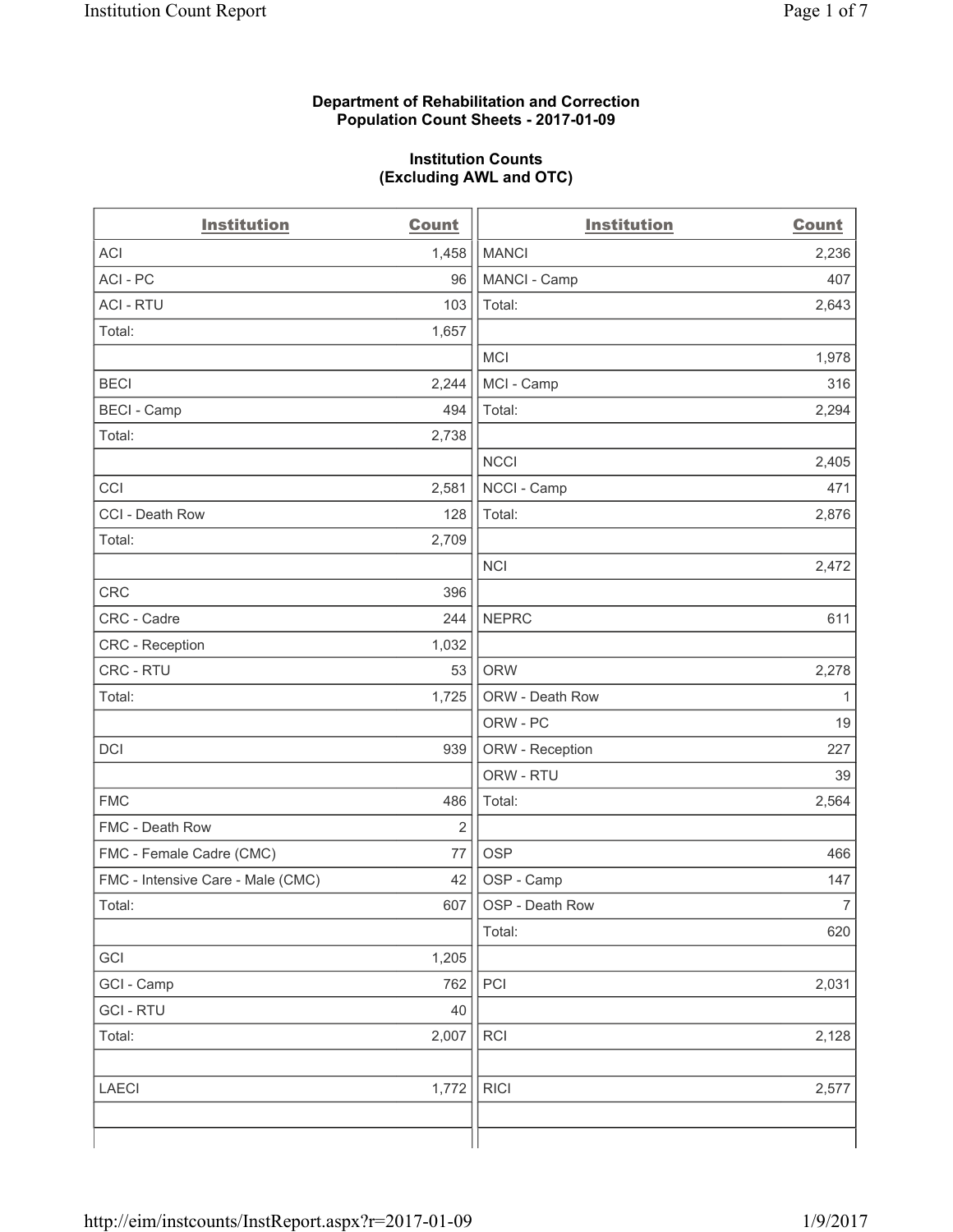| LECI                     | 2,079 | SCI         |                          | 2,037  |
|--------------------------|-------|-------------|--------------------------|--------|
| LECI - Camp              | 181   |             |                          |        |
| Total:                   | 2,260 | <b>SOCF</b> |                          | 1,182  |
|                          |       | SOCF - RTU  |                          | 56     |
| LOCI                     | 2,260 | Total:      |                          | 1,238  |
| LORCI                    | 244   | <b>TCI</b>  |                          | 1,087  |
| LORCI - Cadre            | 157   | TCI - Camp  |                          | 443    |
| <b>LORCI - Reception</b> | 1,072 | Total:      |                          | 1,530  |
| Total:                   | 1,473 |             |                          |        |
|                          |       | <b>TOCI</b> |                          | 1,042  |
| <b>MACI</b>              | 1,052 | TOCI - PC   |                          | 100    |
| MACI - Minimum           | 1,266 | Total:      |                          | 1,142  |
| Total:                   | 2,318 |             |                          |        |
|                          |       | <b>WCI</b>  |                          | 1,155  |
|                          |       | WCI - RTU   |                          | 81     |
|                          |       | Total:      |                          | 1,236  |
|                          |       |             | <b>Total Population:</b> | 50,464 |

\* The Total Population includes 30 Offenders with Reason Codes 30 & 31. \*\* The Total Population includes 39 Offenders with Reason Code 0A.

|                        | (Include AWL and Exclude OTC) |            |               |              |  |  |  |
|------------------------|-------------------------------|------------|---------------|--------------|--|--|--|
| <b>Security Level</b>  | <b>Body</b>                   | <b>AWL</b> | <u>(-OTC)</u> | <b>Total</b> |  |  |  |
| Total Level 5          | 100                           | 8          |               | 107          |  |  |  |
| Total Level 4          | 1,954                         | 25         | 23            | 1,956        |  |  |  |
| Total Level 3          | 11,935                        | 132        | 95            | 11,972       |  |  |  |
| Total Level 2          | 16,225                        | 214        | 139           | 16,300       |  |  |  |
| Total Level 1          | 15,821                        | 155        | 61            | 15,915       |  |  |  |
| <b>Total Death Row</b> | 138                           |            | 0             | 139          |  |  |  |
| <b>Total Male</b>      | 46,173                        | 535        | 319           | 46,389       |  |  |  |

# **Male Population by Security Level (Include AWL and Exclude OTC)**

# **Female Population by Institution (Include AWL and Exclude OTC)**

| <b>Institution</b>       | <b>Body</b> | <b>AWL</b> | $(-OTC)$ | <b>Total</b> |
|--------------------------|-------------|------------|----------|--------------|
| <b>DCI</b>               | 939         | 4          | 3        | 940          |
| <b>FMC</b>               | 24          |            |          | 25           |
| FMC - Female Cadre (CMC) | 77          |            |          |              |
| <b>NEPRC</b>             | 611         | 20         | 11       | 620          |
| <b>ORW</b>               | 2,278       | 48         | 27       | 2,299        |
|                          |             |            |          |              |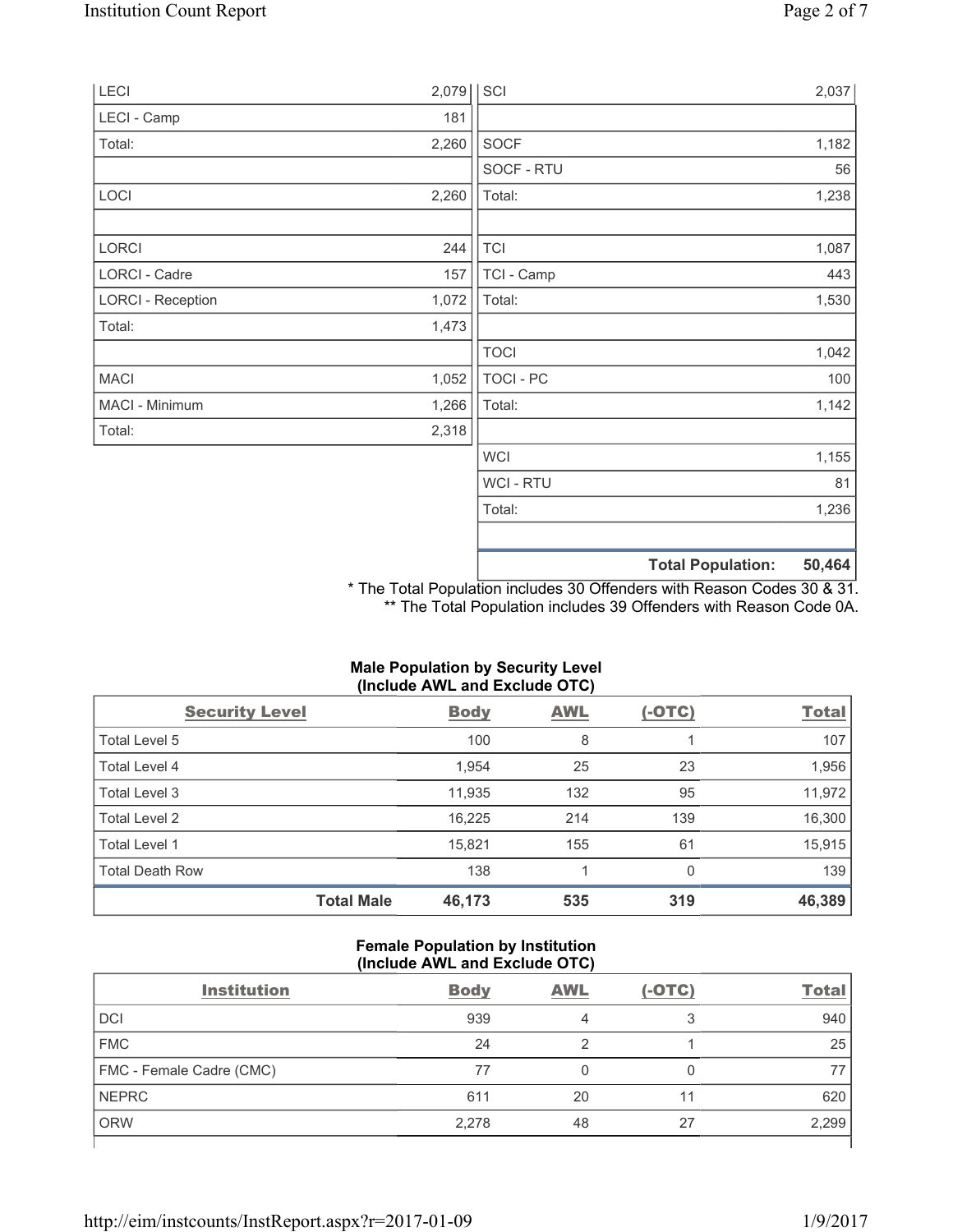| 19     | 0                                               |     | 19     |
|--------|-------------------------------------------------|-----|--------|
| 227    |                                                 |     | 228    |
| 39     |                                                 |     | 39     |
| 4,215  | 75                                              | 42  | 4,248  |
| 50,388 | 610                                             | 361 | 50,637 |
|        | <b>Total Female</b><br><b>Total Population:</b> |     |        |

### **Male Population by Institution: Security Level 5 (Include AWL and Exclude OTC)**

|             | <b>Institution</b>   | <b>Body</b>  | <b>AWL</b> | $(-OTC)$ | <b>Total</b> |
|-------------|----------------------|--------------|------------|----------|--------------|
| <b>LECI</b> |                      |              | 0          |          |              |
| <b>MCI</b>  |                      |              |            |          |              |
| <b>NCCI</b> |                      |              | 2          |          |              |
| OSP         |                      | 95           |            |          | 95           |
| <b>SOCF</b> |                      | 3            | 0          |          | 3            |
| SOCF - RTU  |                      |              | $\Omega$   |          |              |
| <b>TCI</b>  |                      |              |            |          |              |
| <b>TOCI</b> |                      | <sup>0</sup> | 3          |          | 3            |
|             | <b>Total Level 5</b> | 100          | 8          |          | 107          |

# **Male Population by Institution: Security Level 4 (Include AWL and Exclude OTC)**

| <b>Institution</b>       | <b>Body</b>      | <b>AWL</b>     | $(-OTC)$       | <b>Total</b>              |
|--------------------------|------------------|----------------|----------------|---------------------------|
| ACI                      | 3                | 0              | $\Omega$       | 3                         |
| CCI                      | $\sqrt{5}$       | $\mathbf 0$    | 0              | $\sqrt{5}$                |
| CRC                      | 10               | 1              |                | 10                        |
| CRC - Reception          | $\overline{4}$   | $\mathbf 0$    | $\mathbf 0$    | $\overline{4}$            |
| LECI                     | 15               | $\mathbf 0$    | $\mathbf 0$    | 15                        |
| LORCI                    | $\boldsymbol{9}$ | $\overline{2}$ | $\overline{2}$ | $\boldsymbol{9}$          |
| <b>LORCI - Reception</b> | $\sqrt{3}$       | $\mathbf 0$    | 0              | $\ensuremath{\mathsf{3}}$ |
| <b>MACI</b>              | 26               | $\mathbf 0$    | 0              | 26                        |
| <b>MANCI</b>             | 27               | 1              | 1              | 27                        |
| <b>NCCI</b>              | 1                | $\mathbf 0$    | $\mathbf 0$    | 1                         |
| <b>NCI</b>               | 4                | $\mathbf 0$    | $\mathbf 0$    |                           |
| <b>OSP</b>               | 367              | $\overline{2}$ | 2              | 367                       |
| PCI                      | 1                | $\mathbf 0$    | 0              | 1                         |
| <b>RCI</b>               | 24               | $\mathbf 0$    | $\mathbf 0$    | 24                        |
| <b>RICI</b>              | 5                | $\mathbf 0$    | 0              | 5                         |
| SCI                      | $\overline{2}$   | $\mathbf 0$    | 0              | $\sqrt{2}$                |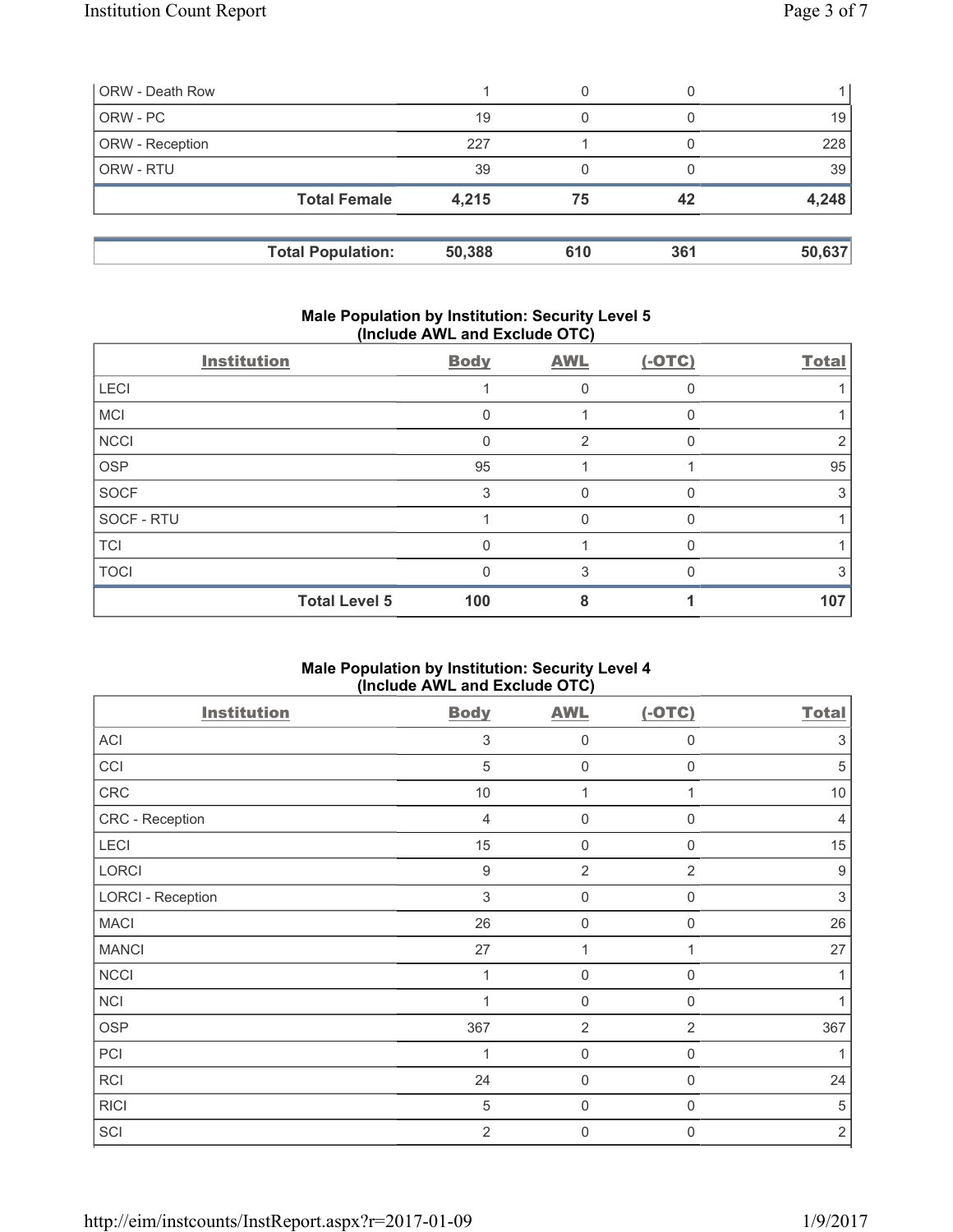| <b>SOCF</b>      |                      | 1,172 | 15 | 15 | 1,172           |
|------------------|----------------------|-------|----|----|-----------------|
| SOCF - RTU       |                      | 51    |    |    | 51              |
| <b>TCI</b>       |                      |       |    |    |                 |
| <b>TOCI</b>      |                      | 190   | 4  | っ  | 192             |
| <b>TOCI - PC</b> |                      | 17    |    |    | 17              |
| <b>WCI</b>       |                      | 17    |    |    | 17 <sup>1</sup> |
| WCI - RTU        |                      | 3     |    |    |                 |
|                  | <b>Total Level 4</b> | 1,954 | 25 | 23 | 1,956           |

### **Male Population by Institution: Security Level 3 (Include AWL and Exclude OTC)**

| <b>Institution</b>                | <b>Body</b>    | <b>AWL</b>          | $(-OTC)$                | <b>Total</b>              |
|-----------------------------------|----------------|---------------------|-------------------------|---------------------------|
| ACI                               | 22             | $\mathsf 0$         | $\mathsf 0$             | 22                        |
| <b>BECI</b>                       | $9\,$          | $\mathsf 0$         | $\mathsf 0$             | $\boldsymbol{9}$          |
| CCI                               | 8              | $\mathsf{O}\xspace$ | $\mathsf{O}\xspace$     | $\,8\,$                   |
| CRC                               | 87             | $\overline{7}$      | $\overline{4}$          | 90                        |
| CRC - Cadre                       | 148            | 0                   | $\mathsf 0$             | 148                       |
| CRC - Reception                   | 685            | 10                  | $\,6\,$                 | 689                       |
| CRC - RTU                         | 53             | $\mathsf{O}\xspace$ | $\mathsf{O}\xspace$     | 53                        |
| CRC - Youth                       | $\mathsf 0$    | $\mathbf 1$         | $\mathbf{1}$            | $\mathbf 0$               |
| <b>FMC</b>                        | $\,6\,$        | 0                   | $\mathsf{O}\xspace$     | $\,6\,$                   |
| FMC - Intensive Care - Male (CMC) | $\overline{2}$ | $\overline{0}$      | $\mathsf{O}\xspace$     | $\overline{2}$            |
| GCI                               | $\mathbf{1}$   | $\mathsf{O}\xspace$ | $\mathsf{O}\xspace$     | $\mathbf{1}$              |
| LAECI                             | $\mathbf{1}$   | $\mathsf{O}\xspace$ | $\mathsf 0$             | $\mathbf{1}$              |
| LECI                              | 1,979          | $\overline{7}$      | $\overline{\mathbf{4}}$ | 1,982                     |
| LOCI                              | $\overline{7}$ | $\mathsf{O}\xspace$ | $\mathsf{O}\xspace$     | $\overline{7}$            |
| LORCI                             | 71             | 34                  | 27                      | 78                        |
| LORCI - Cadre                     | 97             | $\mathsf{O}\xspace$ | $\mathsf{O}\xspace$     | 97                        |
| <b>LORCI - Reception</b>          | 723            | $\mathbf 1$         | $\mathbf{1}$            | 723                       |
| <b>MACI</b>                       | 969            | 6                   | $\overline{2}$          | 973                       |
| <b>MANCI</b>                      | 2,160          | 22                  | 20                      | 2,162                     |
| MCI                               | $\overline{4}$ | $\mathsf{O}\xspace$ | $\mathsf{O}\xspace$     | $\overline{4}$            |
| <b>NCCI</b>                       | $\sqrt{3}$     | $\mathbf{1}$        | $\mathbf{1}$            | $\ensuremath{\mathsf{3}}$ |
| <b>NCI</b>                        | $\,8\,$        | $\mathsf{O}\xspace$ | $\mathsf 0$             | 8                         |
| <b>OSP</b>                        | 1              | $\mathsf{O}\xspace$ | $\mathsf 0$             | $\mathbf{1}$              |
| PCI                               | 31             | 4                   | $\mathbf 0$             | 35                        |
| RCI                               | 1,863          | 21                  | 14                      | 1,870                     |
| <b>RICI</b>                       | $\,6\,$        | $\mathsf{O}\xspace$ | $\mathsf{O}\xspace$     | $\,6\,$                   |
| SCI                               | $\sqrt{5}$     | $\mathsf 0$         | $\mathsf 0$             | $\overline{5}$            |
| <b>SOCF</b>                       | $\,6\,$        | $\mathsf{O}\xspace$ | $\mathsf{O}\xspace$     | $\,6\,$                   |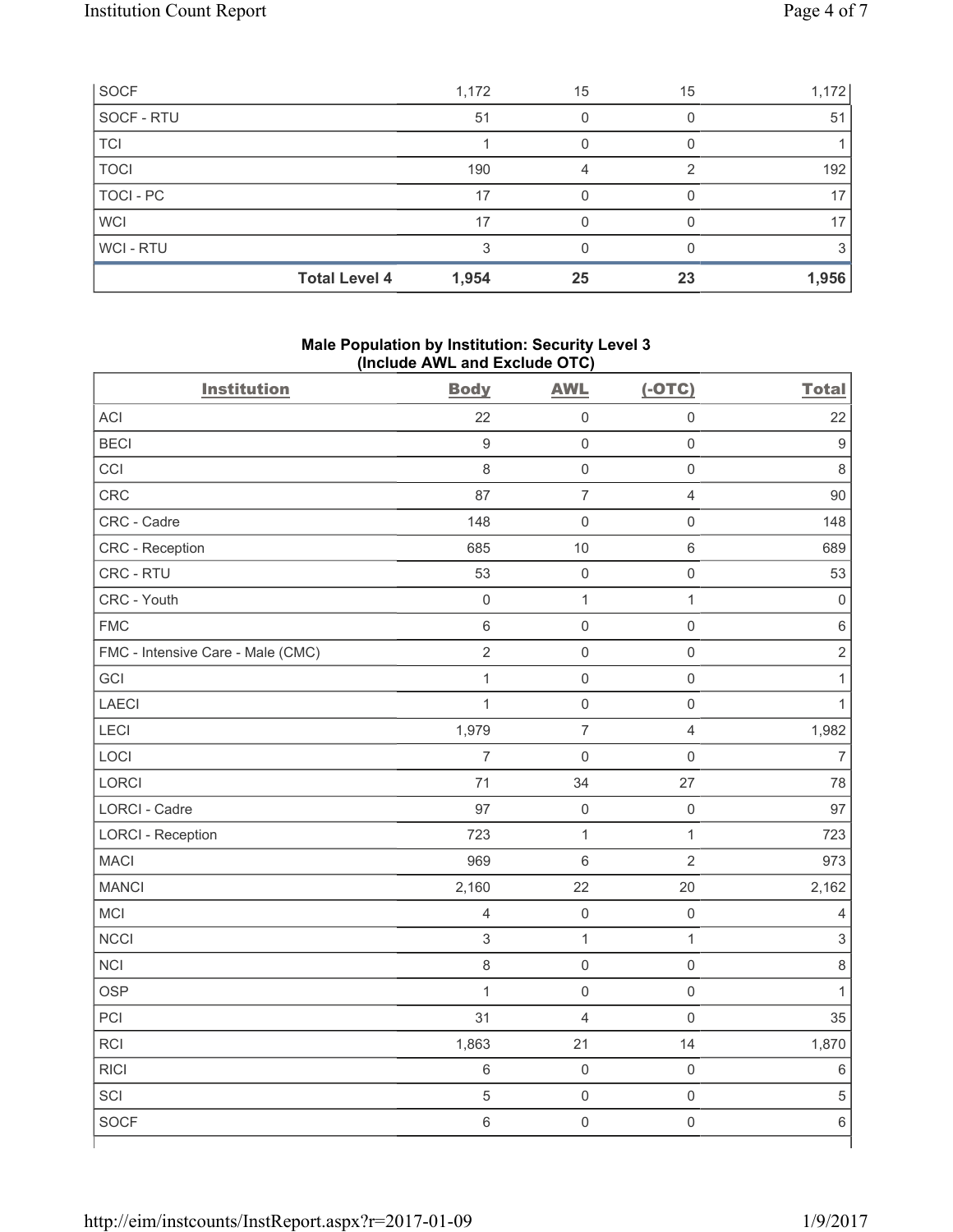| SOCF - RTU       |                      | 4      |     |    |        |
|------------------|----------------------|--------|-----|----|--------|
| <b>TCI</b>       |                      | 1,019  | 11  |    | 1,022  |
| TCI - Camp       |                      |        |     |    |        |
| <b>TOCI</b>      |                      | 701    |     |    | 701    |
| <b>TOCI - PC</b> |                      | 82     |     |    | 82     |
| <b>WCI</b>       |                      | 1,100  | 4   |    | 1,100  |
| WCI - RTU        |                      | 73     |     |    | 73     |
|                  | <b>Total Level 3</b> | 11,935 | 132 | 95 | 11,972 |

### **Male Population by Institution: Security Level 2 (Include AWL and Exclude OTC)**

| <b>Institution</b>                | <b>Body</b>    | <b>AWL</b>          | $(-OTC)$                 | <b>Total</b> |
|-----------------------------------|----------------|---------------------|--------------------------|--------------|
| ACI                               | 743            | $\,$ 5 $\,$         | $\mathsf 3$              | 745          |
| ACI-PC                            | 94             | $\mathbf 0$         | $\mathsf{O}\xspace$      | 94           |
| <b>ACI - RTU</b>                  | 73             | $\mathbf 0$         | $\mathsf{O}\xspace$      | 73           |
| <b>BECI</b>                       | 1,418          | 24                  | 11                       | 1,431        |
| <b>BECI - Camp</b>                | $\overline{1}$ | $\mathsf{O}\xspace$ | $\mathsf{O}$             | $\mathbf{1}$ |
| CCI                               | 1,826          | 14                  | $\overline{7}$           | 1,833        |
| CRC                               | 150            | $\mathsf{O}\xspace$ | $\mathsf{O}\xspace$      | 150          |
| CRC - Cadre                       | 96             | $\mathsf{O}\xspace$ | $\mathsf{O}\xspace$      | 96           |
| CRC - Reception                   | 221            | $\overline{7}$      | $\,6\,$                  | 222          |
| <b>FMC</b>                        | $6\phantom{a}$ | $\mathbf 0$         | $\mathsf{O}\xspace$      | $6\,$        |
| FMC - Intensive Care - Male (CMC) | 20             | $\mathsf{O}\xspace$ | $\mathsf{O}\xspace$      | 20           |
| GCI                               | 645            | $\boldsymbol{9}$    | $\overline{4}$           | 650          |
| <b>GCI-RTU</b>                    | 29             | $\mathbf 0$         | $\mathsf 0$              | 29           |
| <b>LAECI</b>                      | 1,125          | 13                  | 12                       | 1,126        |
| LECI                              | 71             | $\mathsf{O}\xspace$ | $\mathsf 0$              | 71           |
| LOCI                              | 1,241          | $\overline{7}$      | $\sqrt{5}$               | 1,243        |
| <b>LORCI</b>                      | 130            | 38                  | 31                       | 137          |
| LORCI - Cadre                     | 52             | $\mathsf{O}\xspace$ | $\mathsf{O}\xspace$      | 52           |
| <b>LORCI - Reception</b>          | 248            | $\sqrt{2}$          | $\overline{2}$           | 248          |
| <b>MACI</b>                       | 57             | $\mathbf 0$         | $\mathsf{O}\xspace$      | 57           |
| <b>MANCI</b>                      | 23             | $\mathbf{1}$        | $\mathbf{1}$             | 23           |
| MCI                               | 1,478          | 19                  | 12                       | 1,485        |
| MCI - Camp                        | $\mathbf{1}$   | $\mathbf 0$         | $\mathsf{O}\xspace$      | $\mathbf{1}$ |
| <b>NCCI</b>                       | 1,441          | 12                  | $\,8\,$                  | 1,445        |
| <b>NCI</b>                        | 1,677          | 20                  | 15                       | 1,682        |
| PCI                               | 674            | 17                  | $\overline{\mathcal{I}}$ | 684          |
| RCI                               | 241            | $\mathbf{1}$        | $\mathbf{1}$             | 241          |
| <b>RICI</b>                       | 1,510          | 15                  | $\,6\,$                  | 1,519        |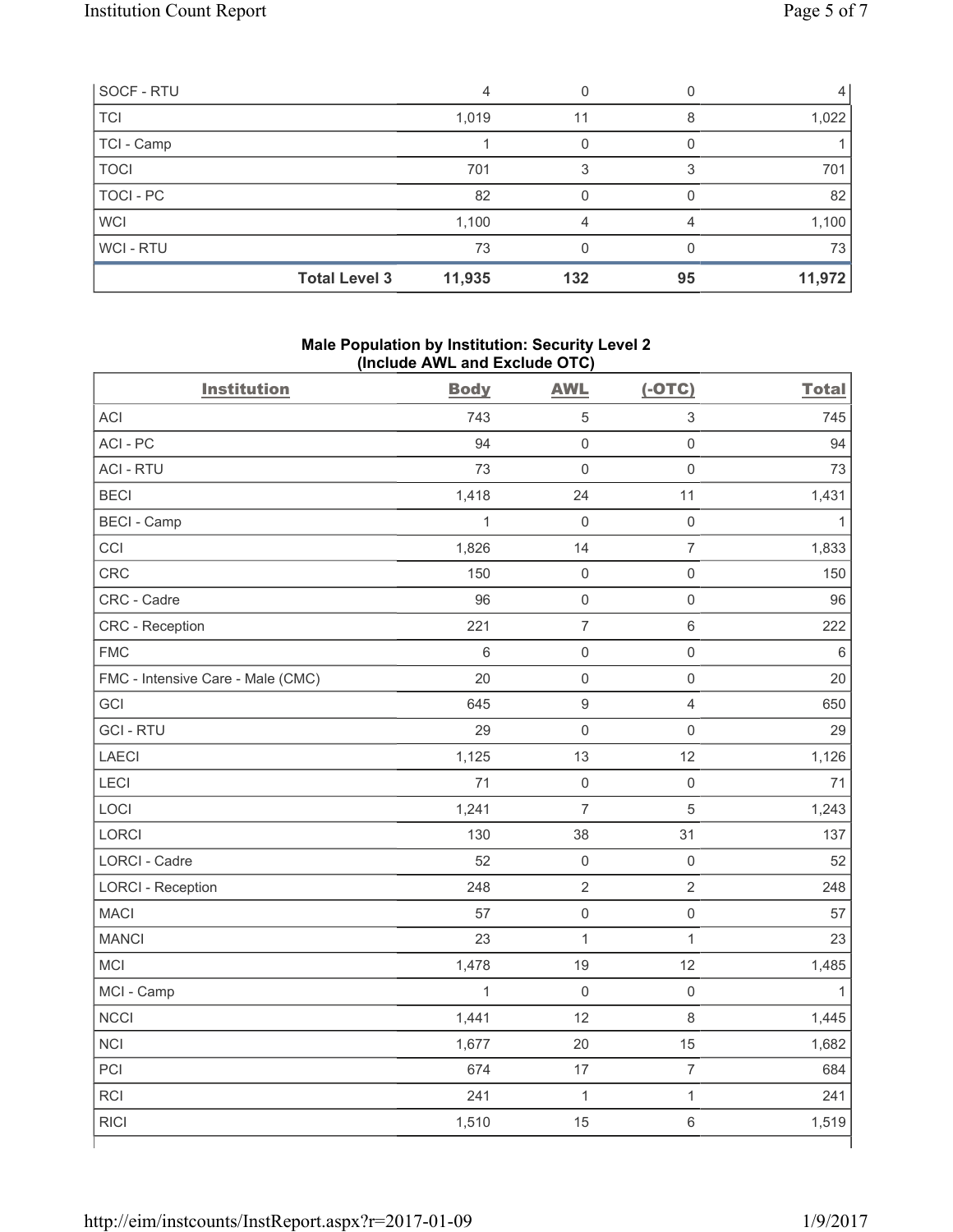| SCI         |                      | 862    | 10  |     | 864    |
|-------------|----------------------|--------|-----|-----|--------|
| <b>TCI</b>  |                      | 15     |     |     | 15     |
| <b>TOCI</b> |                      | 15     |     |     | 15     |
| TOCI - PC   |                      |        |     |     |        |
| <b>WCI</b>  |                      | 37     |     |     | 37     |
| WCI - RTU   |                      |        |     |     |        |
|             | <b>Total Level 2</b> | 16,225 | 214 | 139 | 16,300 |

#### **Male Population by Institution: Security Level 1 (Include AWL and Exclude OTC)**

| <b>Institution</b>                | <b>Body</b>               | <b>AWL</b>          | $(-OTC)$                  | <b>Total</b>   |
|-----------------------------------|---------------------------|---------------------|---------------------------|----------------|
| <b>ACI</b>                        | 690                       | $\sqrt{3}$          | $\overline{2}$            | 691            |
| ACI-PC                            | $\overline{2}$            | $\mathbf 0$         | $\mathsf 0$               | $\overline{2}$ |
| <b>ACI - RTU</b>                  | 30                        | $\mathbf{1}$        | $\mathbf{1}$              | 30             |
| <b>BECI</b>                       | 817                       | 12                  | $\ensuremath{\mathsf{3}}$ | 826            |
| <b>BECI</b> - Camp                | 493                       | $\mathsf{O}\xspace$ | $\mathsf{O}\xspace$       | 493            |
| CCI                               | 742                       | $\overline{4}$      | $\overline{2}$            | 744            |
| <b>CRC</b>                        | 84                        | $\sqrt{2}$          | $\mathbf{1}$              | 85             |
| CRC - Reception                   | 117                       | $\overline{4}$      | $\mathsf 3$               | 118            |
| <b>FMC</b>                        | 449                       | $\overline{4}$      | $\mathsf 0$               | 453            |
| FMC - Intensive Care - Male (CMC) | 20                        | $\mathsf{O}\xspace$ | $\mathsf 0$               | 20             |
| GCI                               | 559                       | 16                  | $\ensuremath{\mathsf{3}}$ | 572            |
| GCI - Camp                        | 762                       | $\mathbf{1}$        | $\mathsf{O}\xspace$       | 763            |
| <b>GCI-RTU</b>                    | 11                        | $\mathsf{O}\xspace$ | $\mathsf{O}\xspace$       | 11             |
| <b>LAECI</b>                      | 646                       | $\,8\,$             | $\ensuremath{\mathsf{3}}$ | 651            |
| LECI                              | 13                        | $\mathbf{1}$        | $\mathsf{O}\xspace$       | 14             |
| LECI - Camp                       | 181                       | $\mathsf{O}\xspace$ | $\mathbf 0$               | 181            |
| LOCI                              | 1,012                     | $\sqrt{2}$          | $\mathbf{1}$              | 1,013          |
| <b>LORCI</b>                      | 33                        | $\overline{7}$      | $\,6\,$                   | 34             |
| <b>LORCI - Cadre</b>              | 8                         | $\mathsf 0$         | $\mathsf{O}\xspace$       | 8              |
| <b>LORCI - Reception</b>          | 98                        | $\sqrt{2}$          | $\sqrt{2}$                | 98             |
| MACI - Minimum                    | 1,265                     | $\,6\,$             | $\sqrt{2}$                | 1,269          |
| <b>MANCI</b>                      | 26                        | 8                   | $\mathbf{1}$              | 33             |
| MANCI - Camp                      | 407                       | $\mathsf{O}\xspace$ | $\mathbf 0$               | 407            |
| <b>MCI</b>                        | 496                       | $\boldsymbol{9}$    | $\sqrt{3}$                | 502            |
| MCI - Camp                        | 315                       | $\mathbf{1}$        | $\mathsf{O}\xspace$       | 316            |
| <b>NCCI</b>                       | 960                       | $\overline{7}$      | $\ensuremath{\mathsf{3}}$ | 964            |
| NCCI - Camp                       | 471                       | $\mathsf 0$         | $\mathsf{O}\xspace$       | 471            |
| <b>NCI</b>                        | 785                       | $\overline{4}$      | $\sqrt{2}$                | 787            |
| <b>OSP</b>                        | $\ensuremath{\mathsf{3}}$ | $\overline{2}$      | $\overline{2}$            | $\mathsf 3$    |